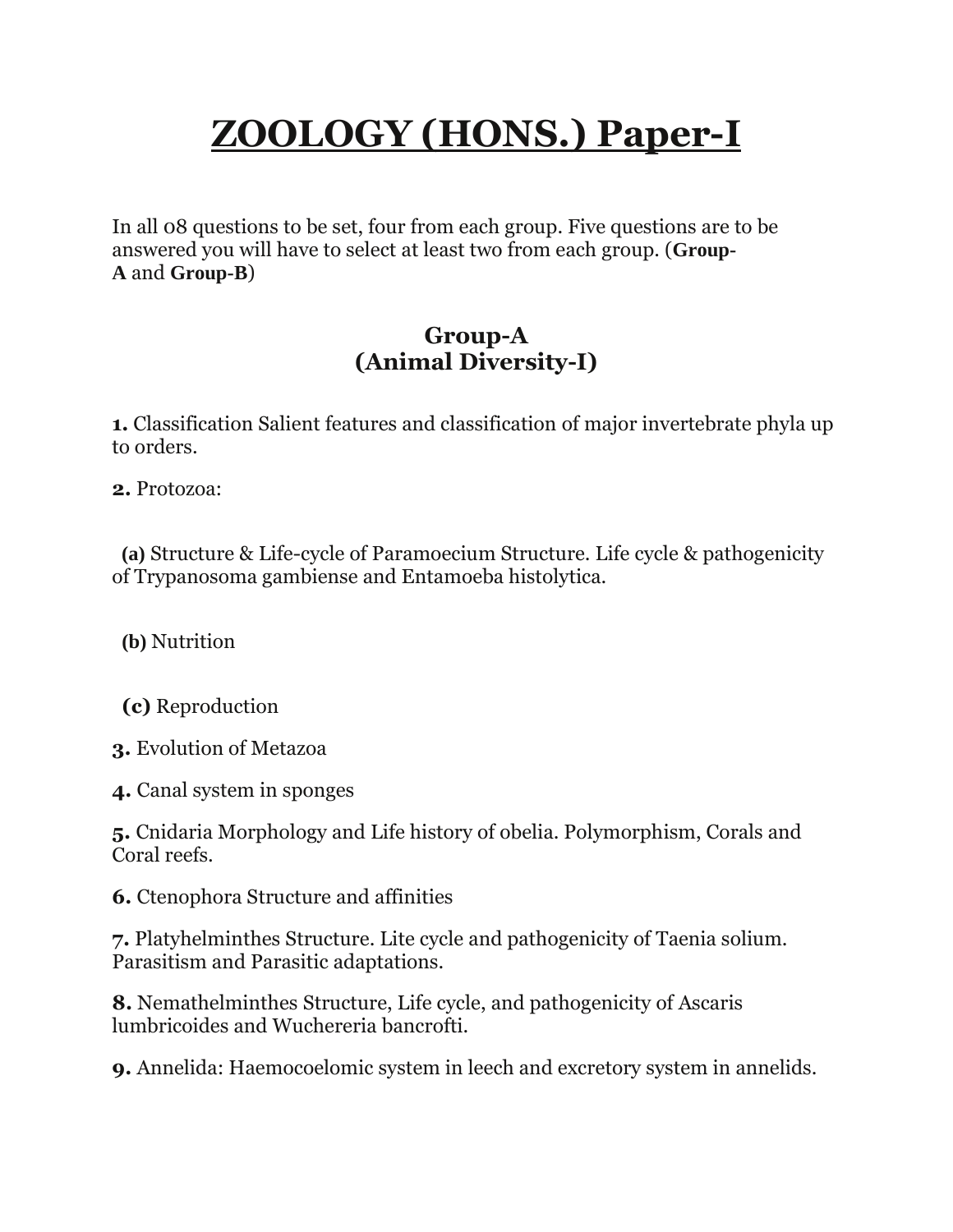- **10.** Mollusca Torsion and detorsion in Gastropoda, Pearl formation.
- **11.** Echinodermata Water Vascular system in starfish. Larval forms.

#### **Group-B (Environmental Biology and Animal Behavior)**

**1.** Laws of limiting factors

**2.** Ecosystem Types and components of a freshwater ecosystem, Food chain, Food web, Ecological pyramids, and Energy flow through an ecosystem.

- **3.** Biodiversity and Conservation of Wild Life
- **4.** Toxicology Definition, types of toxicants and their nature
- **5.** Ethology Concept, origin and historical background
- **6.** Learning Types of learning. Mechanism of learning
- **7.** Social behavior in insects
- **8.** Rainwater harvesting
- **9.** Pheromones
- **10.** Altruism and selfishness.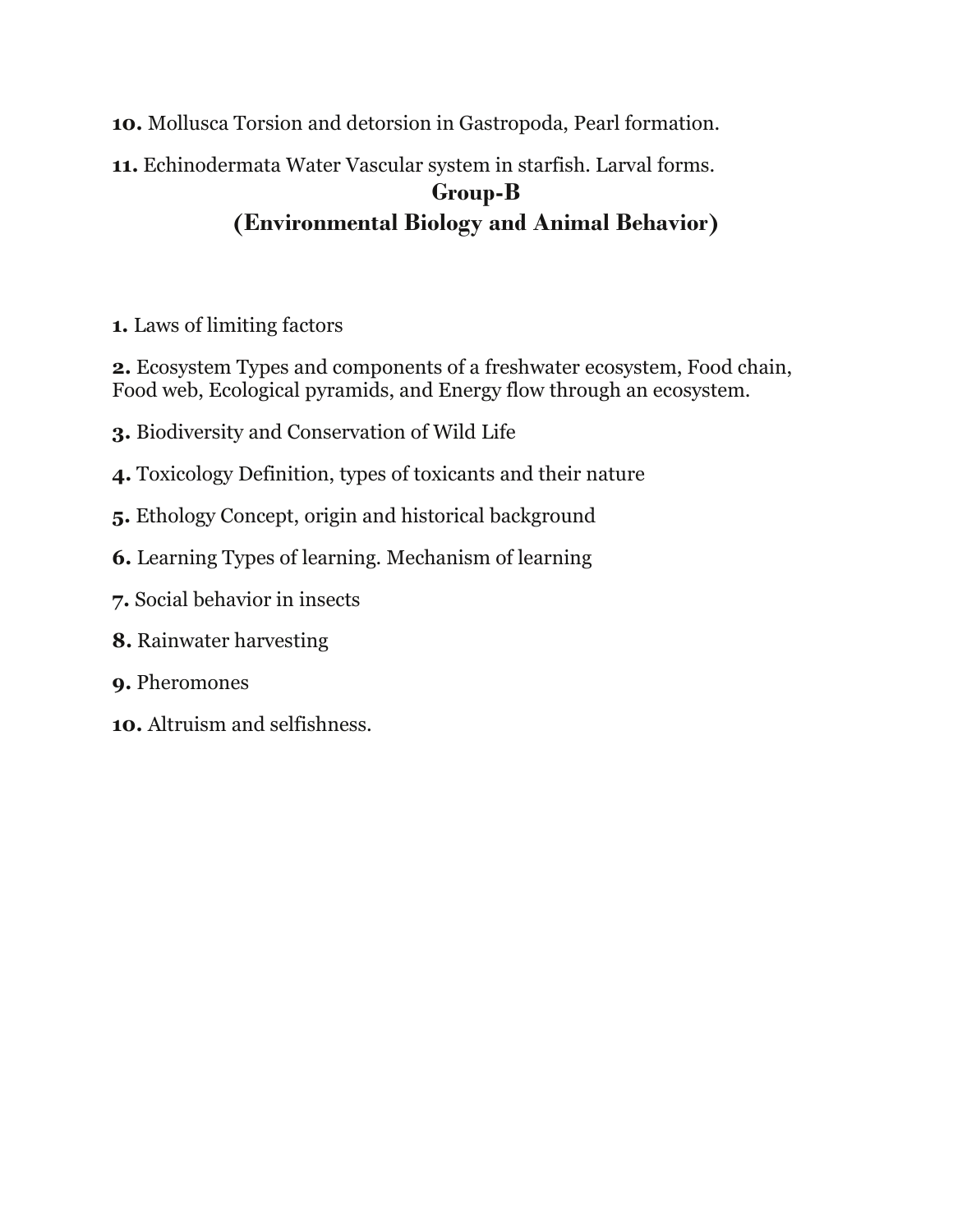## **Paper-II**

In all 08 questions to be set, Four from each group. Five questions are to be answered. You will have to select at least two from each group.

# **Group-A (Animal Diversity II)**

**1.** Origin of chordates, & Hemichordata

**2.** General characters and classification of urochordate and Cephalochordata. Retrogressive metamorphosis in herdmania.

**3.** Herdmania. Classification of Cyclostomes. Agnatha General Characters and Petromyzon.

**4.** Pisces General characters of Chondrichthyes and Osteichthyes and classification up to order, Migration, and respiration.

**5.** Amphibia General characters and classification up to order. Origin, Parental care, Neoteny.

**6.** Reptilia General characters and classification up to order. The biting mechanism in a snake. Skeletal peculiarities of Chelonia.

**7.** Aves, General characters and classification up to order, Flight adaptations, Origin, and Migration of birds.

**8.** Mammals: General characters and activities of Prototheria and Metatheria. Adaptive radiation and Dentition.

### **Group-B (Developmental Biology)**

- **1.** Gametogenesis, Spermatogenesis, and Oogenesis
- **2.** Types of eggs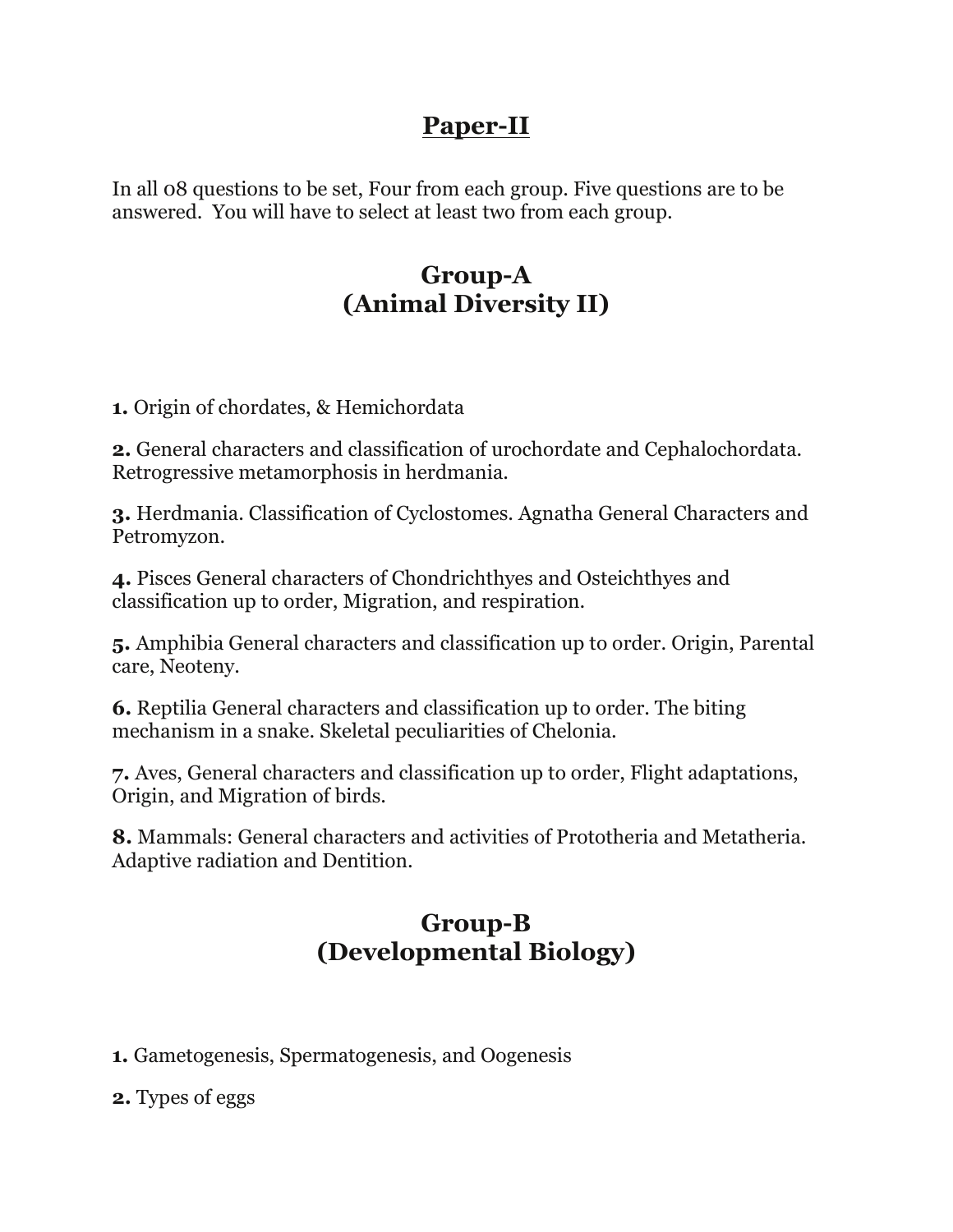- **3.** Fertilization
- **4.** Types and Patterns of cleavage
- **5.** Fate maps in Frog & Chick
- **6.** Gastrulation in Frog and Chick up to the formation of three germinal layers.
- **7.** Extra- embryonic membranes in birds
- **8.** Structure, Types, and Functions of Placenta
- **9.** Elementary knowledge of primary organizer
- **10.** Parthenogenesis

#### **Zoology Honours practical syllabus**

Time- 4 hours Full marks- 50

**1.** Diagrammatic representation of General Anatomy, Digestive and Nervous System of Cockroach Earthworm and Prawn [Demon- 10 Marks station through charts & models and graphics only] 10 Marks **2.** Temporary mount 05 marks

**3.** Spotting-Museum specimen-2 Slides (Histology-2. Embryology-1) 10 marks

**4.** Study of habituation in earthworm/ Study of zooplanktons in pond water 05 Marks

**5.** Determination of pH and dissolved oxygen content. 05 Marks

**6.** Class Records Field Work Excursion. 05 Marks

**7.** Viva- Voce. 10 Marks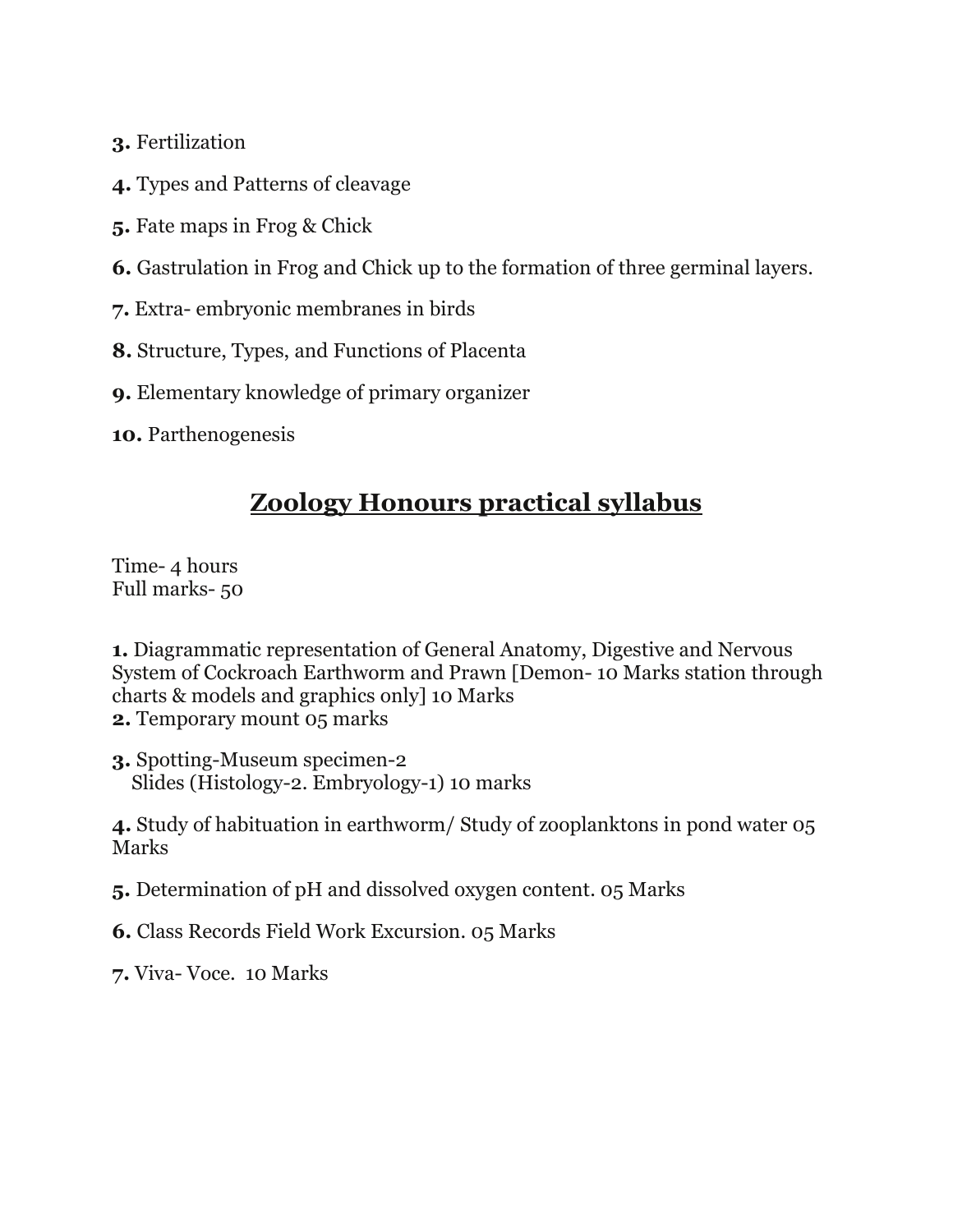#### **LNMU B.Sc. part-1 zoology subsidiary syllabus**

In all 08 questions are to be set, four from each group. Five questions are to be answered you will have to select at least two from each group.

#### **Group-A (Animal Diversity-I)**

- **l.** Salient features and classification of major invertebrate phyla up to orders.
- **2.** Protozoa-Locomotion, osmoregulation, nutrition, and reproduction.
- **3.** Porifera-Canal system, reproduction, affinities, and Spicules
- **4.** Coelenterata-Obelia and Aurelia, Corals & coral reefs
- **5.** Ctenophora-Structure & Affinities

**6.** Platyhelminthes-Structure, life cycle, and pathogenicity of Fasciola hepatica & Taenia solium

- **7.** Annelida- Haemocoelimic system in Leach: Excretory system
- **8.** Mollusca-Torsion & detorsion in Gastropoda
- **9.** Onychophora-Structure & affinities

**10.** Arthropoda-Respiration in Prawn, Mouth Parts in insects & General account of Trilobita

**11.** Echinodermata- Water vascular system in Starfish, Larval forms

# **Group-B (Animal Diversity-II)**

- **1.** Origin of chordates
- **2.** Retrogressive metamorphosis in Herdmania
- **3.** Feeding mechanism and development of Amphioxus